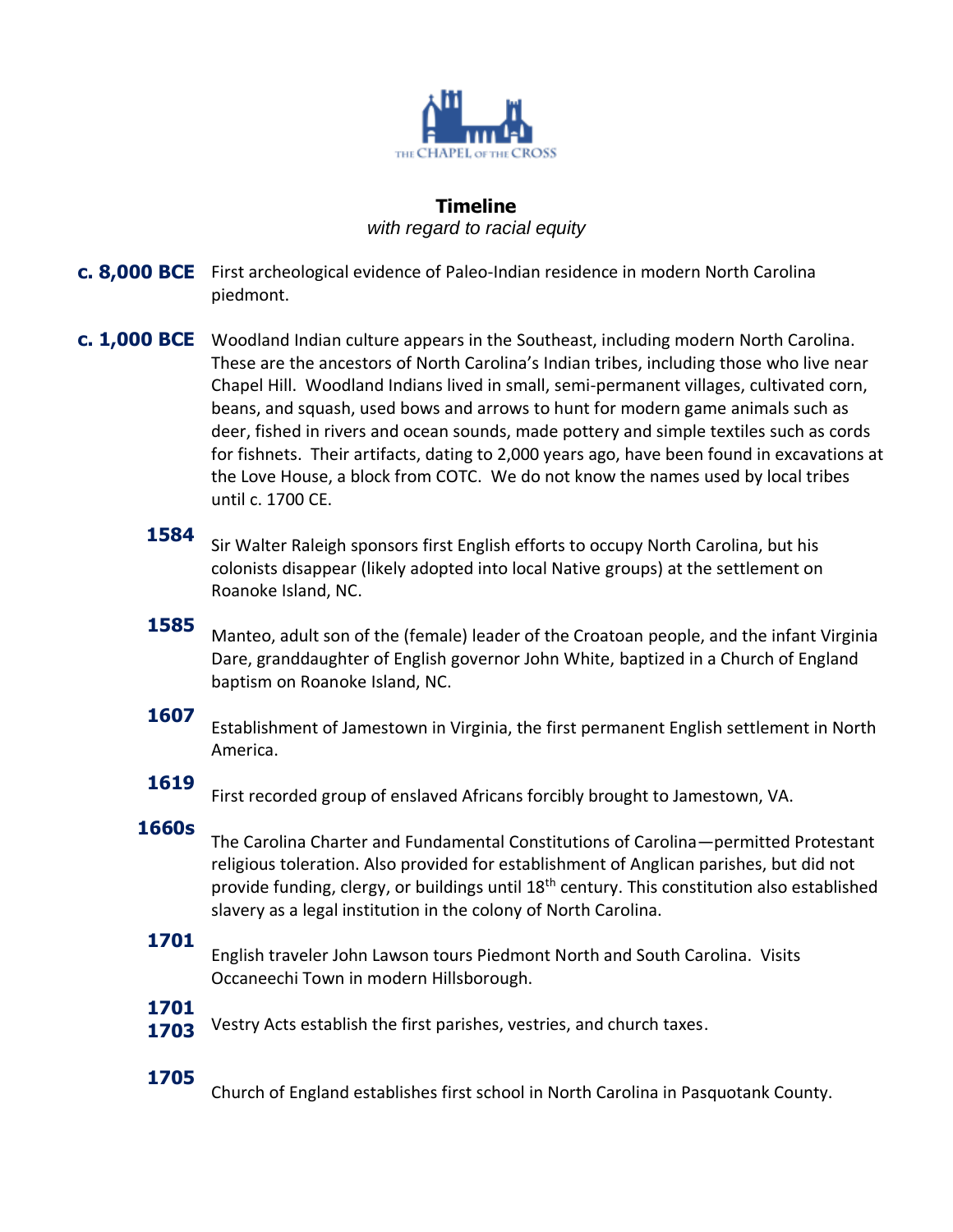- 1711 Settling in Bath, NC, Lawson becomes the first casualty of the Tuscarora War, the last, largest Indian conflict in colonial North Carolina which led to seizure and displacement of native tribes.
- **1732 Population (approximate) NC 36,000 (30,000 White, 6,000 Black)**

**Percent Enslaved NC 16.6%**

- 1734 Construction begins on St. Thomas, Bath, the first permanent church building in North Carolina.
- 1752 Establishment of Orange County and St. Matthew's Parish, Hillsborough as secular and ecclesiastical entities covering the same space.

Establishment of New Hope Chapel, log cabin chapel of ease near the modern Carolina Inn.

- **1775-1783** War for Independence—The American Revolution.
	- **1785** Organization of the US Protestant Episcopal Church.
	- **1789** The University of North Carolina founded; the town of Chapel Hill takes its name from the former chapel of ease.
	- **1790 Population NC 393,751 Orange County 12,216**

**Total Slaves NC 100,572 Orange County 2,060**

**Percent Enslaved NC 25.5% Orange County 16.9%**

- **1794** A constitution for the Episcopal Diocese of North Carolina approved. Rev. Charles Pettigrew named bishop-elect, but never consecrated.
- **1804** Absalom Jones, first African American Episcopal priest ordained in the Episcopal Church.
- **1817** Episcopal Diocese of North Carolina established after a fallow period.
- **1823** John Stark Ravenscroft consecrated first bishop of the Episcopal Diocese of North Carolina.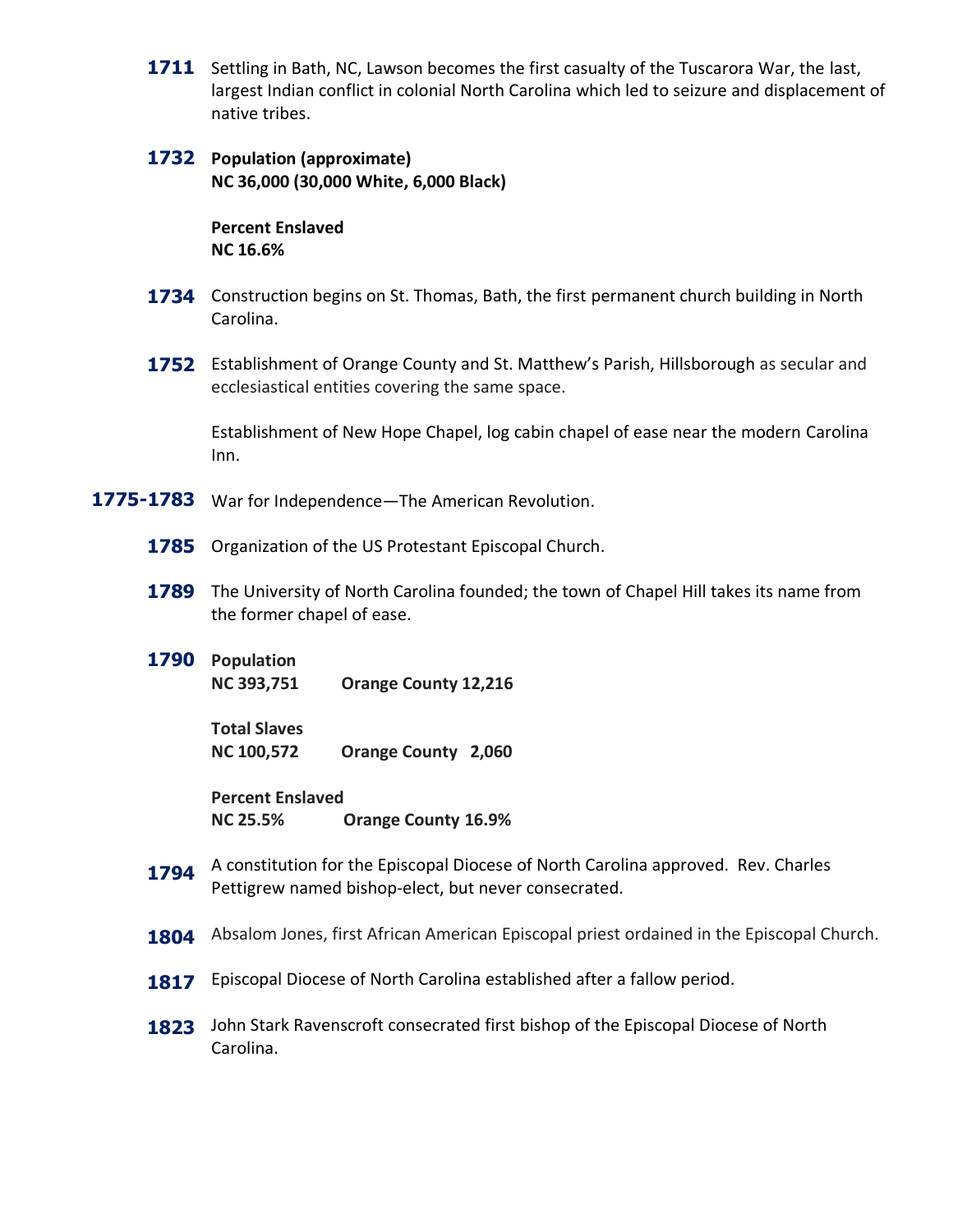**1840 Population**

**NC 753,419 Orange County 24,356**

**Total Slaves NC 245,817 Orange County 6,954**

**Percent Enslaved NC 32.6% Orange County 28.6%**

- **1842** Rev. William Mercer Green and 15 communicants found the Chapel of the Atonement, Chapel Hill.
- 1848 Consecration of the Chapel of the Cross, Chapel Hill, with 22 communicants. Constructed by enslaved workers and brickmakers, some owned by Rev. William Mercer Green (later the first bishop of Mississippi and a founder of the University of the South).
- **1854** Baptism of Cornelia Smith (an enslaved person and a niece of Mary Ruffin Smith, benefactor of the Chapel of the Cross), grandmother of The Rev. Dr. Pauli Murray (1910- 1985), first African American woman ordained an Episcopal priest.
- 1858 Susan Holden, a free woman of color confirmed as member of the parish. First recorded parishioner of color.
- **1860 Population NC 992,622 Orange County 16,947**

**Total Slaves NC 331,272 Orange County 5,108**

**Percent Enslaved NC 33.4% Orange County 30.1%**

- **1861-1865** The Civil War
	- **1862** Diocese of North Carolina joins the Episcopal Church in the Confederate States of America.
	- **1865** As a result of emancipation, the Protestant Episcopal Freedman's Commission formed at General Convention to aid in education and evangelism.
	- 1867 St. Augustine's Normal School and Collegiate Institute founded in Raleigh. The founding of St. Augustine's was the first major result of the work of the Freedman's Commission.

| 1870 Population          |               |              |                      |              |             |
|--------------------------|---------------|--------------|----------------------|--------------|-------------|
| North Carolina 1,071,361 |               |              | Orange County 17,507 |              |             |
| White                    | 678,470 63.3% |              |                      | 11,087 63.3% |             |
| <b>Colored</b>           | 391,650 36.6% |              |                      |              | 6,420 36.7% |
| Indian                   |               | $1.241$ 0.1% |                      | 0            | 0%          |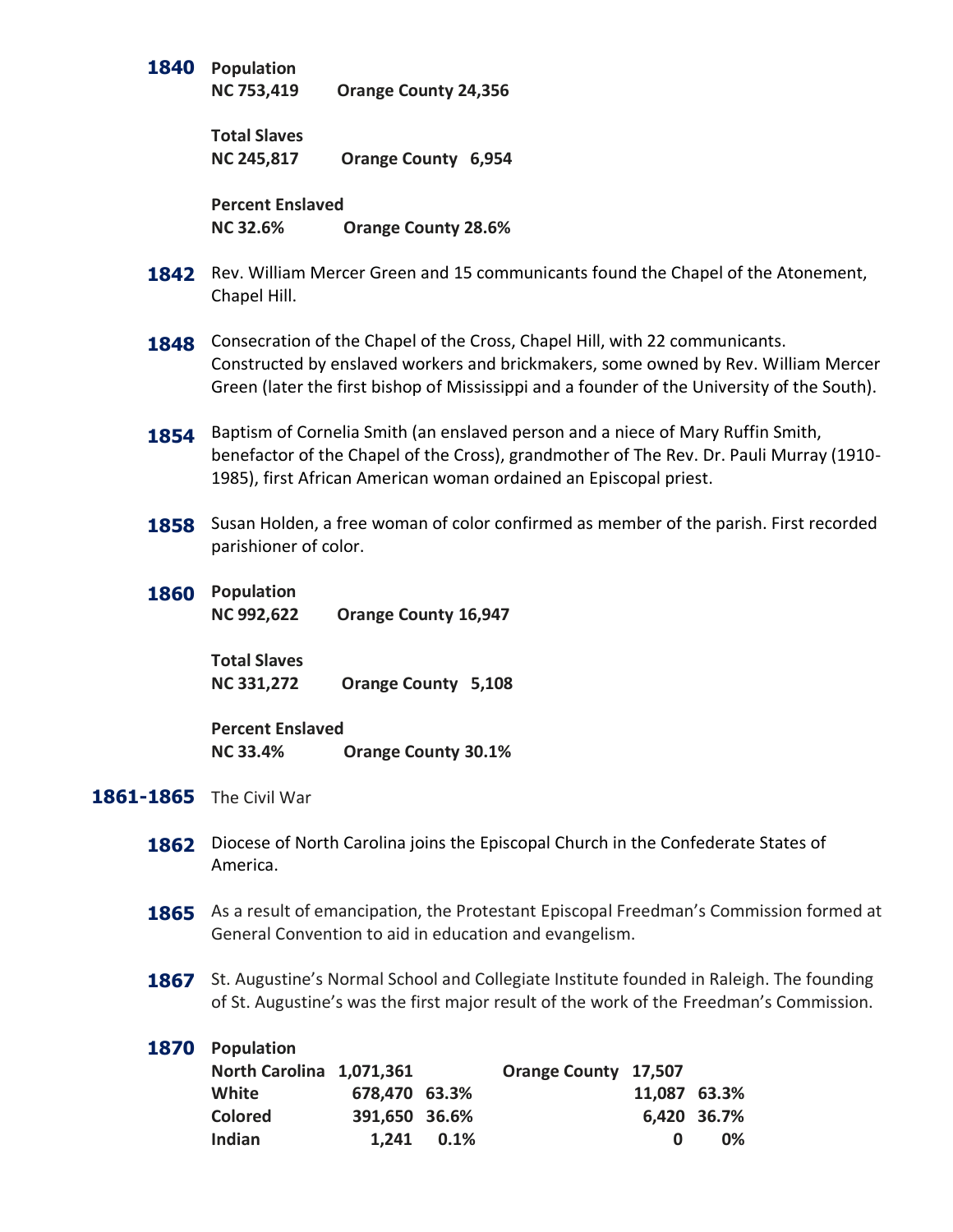- 1870-1875 UNC closed during Reconstruction. The town of Chapel Hill becomes destitute. The Chapel of the Cross comes close to closing with barely enough parishioners to form a vestry and without a priest.
	- **1875** Donation from Mary Ruffin Smith restores roof of the Chapel. She is one of the only supporters to keep the parish open through reconstruction.
	- **1876** Kemp Plummer Battle, parishioner of The Chapel of the Cross, named president of UNC.
- 1878-1881 Joseph Blount Cheshire rector. Would go on to become Bishop of The Diocese of North Carolina (1893).
	- 1887 St. Titus Episcopal Church, a historically African American congregation, established in Durham, NC.
	- 1896 Plessy v. Ferguson—Supreme Court upholds segregation in the name of "separate but equal."
	- 1898 Wilmington coup overthrows biracial city government; state Democratic party forms Red Shirts to intimidate black voters and institute whites-only state government by the turn of the century.
	- 1900 NC Legislature passes a poll tax and literacy test for voting, disenfranchising Black voters.
	- **1918** Henry B. Delany was unanimously elected suffragan bishop for Negro Work at the North Carolina diocesan convention.
- 1917-1920 Maynard Marshall rector. Leaves after vestry complains of job performance. Returns home to South Carolina and becomes openly supportive of the Ku Klux Klan.
	- **1925** Consecration of new church building for the Chapel of the Cross. Alfred Lawrence rector. Building funded by William Erwin.
- **1941-1945** World War II
- 1945-1959 David Yates called as rector. Noted pacifist and supporter of integration.
	- 1947 The Journey of Reconciliation (sometimes called "the first Freedom Ride"), an interracial group testing the Supreme Court's decision overturning bans on racial segregation in interstate travel, stops in Chapel Hill. A group of white residents confronts them with violence and the riders are prosecuted for "disturbing the peace." Among those sentenced to the chain gang as a result is Bayard Rustin, later the main organizer of the 1963 March on Washington.
	- 1951 Following a court order, Harvey Beech, James Lassiter, J. Kenneth Lee, Floyd McKissick and James Robert Walker enrolled in the UNC School of Law, becoming the first African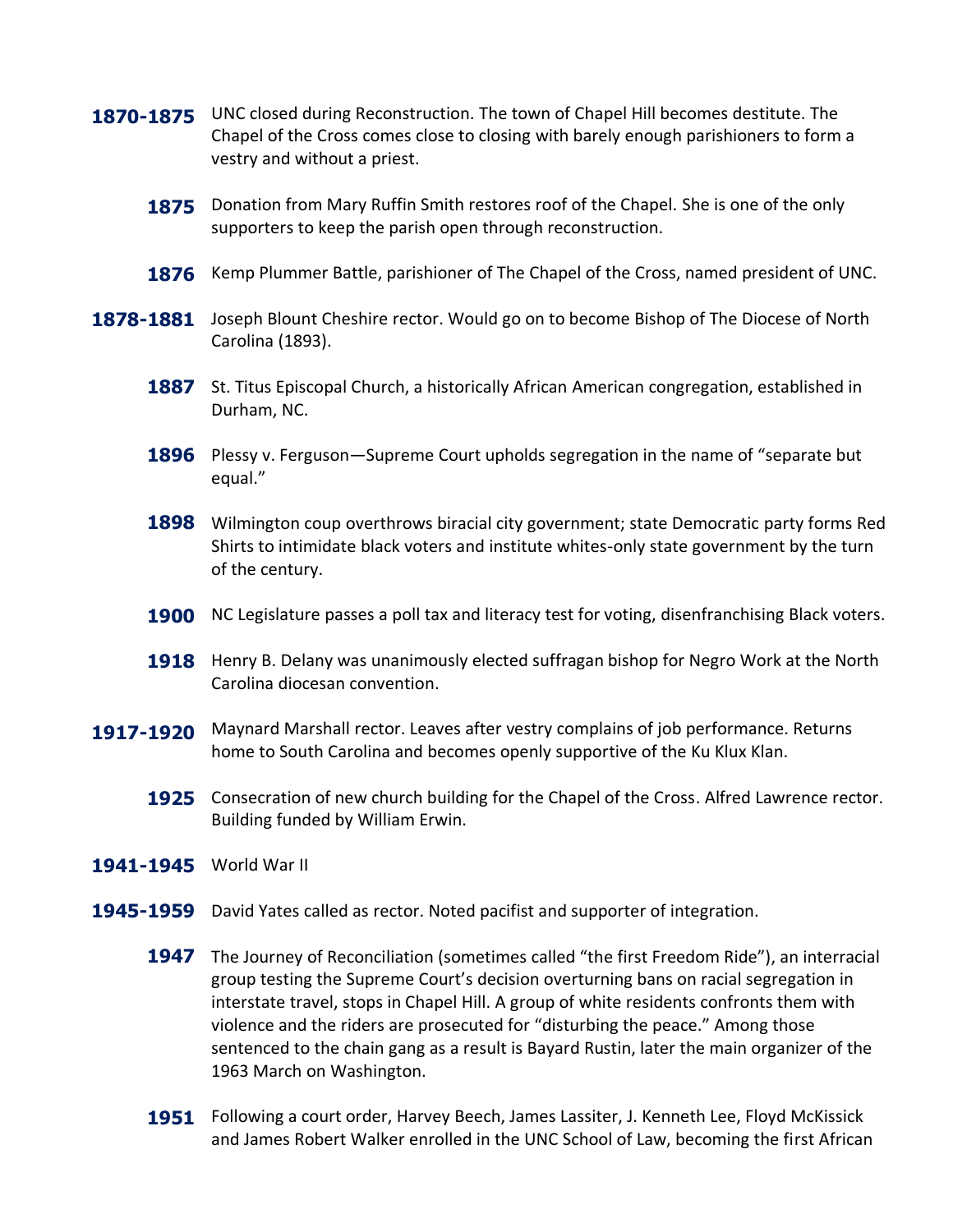American students at UNC.

1952 Oscar Diggs became the first African American student to attend Carolina's medical school. Diggs graduated in 1955, becoming the first Black Doctor of Medicine from the University. Diggs and his family become members of The Chapel of the Cross under David Yates.

General Convention adopts a resolution on racial discrimination that states: "[w}e consistently oppose and combat discrimination based on color or race in very form, both within the Church and without, in this country and internationally." A survey sponsored by the Church's Department of Christian Social Relations showed, however, that Episcopalians generally favored a moderate approach to issues of racism and that 27 percent of the laity were not opposed to segregation within the Church.

- 1954 Supreme Court ruling Brown v. Board of Education begins nationwide integration, spurs much resistance, and serves as a catalyst for the Civil Rights Movement.
- 1955 Following a court order, John Brandon, Ralph Frasier, and LeRoy Frasier enroll as the first African American undergraduates at UNC.
- 1956 Elizabeth Amis Cameron Blanchard (1873-1956), a descendant of several slaveholding families, leaves a bequest of \$20,000: "…so as to insure a clergyman of mental ability to preach the doctrine of the Trinity to the students of the University of North Carolina and to interpret our Lord Jesus Christ." Blanchard also left a fund "to augment the salary of the rector of Chapel of the Cross, Chapel Hill."

#### **1960 Population**

| <b>North Carolina</b> | <b>Orange County</b> |
|-----------------------|----------------------|
| 4,556,155             | 42,970               |
| White 3,399,285 74.6% | 32,765 76.3%         |
| Black 1,116,021 24.5% | 10,131 23.6%         |
| 38,129 0.8%           | 0%                   |
| Indian                | З                    |

- 1960-1970 The Rev. Thomas Thrasher of Montgomery AL called as rector. Had participated in the Selma Peace March and was reputedly the most trusted white clergymen by the African American community in Montgomery.
	- 1960 The Chapel Hill Nine, students at Lincoln High School, the all-Black high school in Chapel Hill, stage sit in at Colonial Drug on Franklin Street.
	- 1963 The March on Washington for Jobs and Freedom. The Episcopal Church participated in the planning of the March on Washington. Observers at the march estimated more than half of the banners and signs were from churches, synagogues, and related agencies and organizations.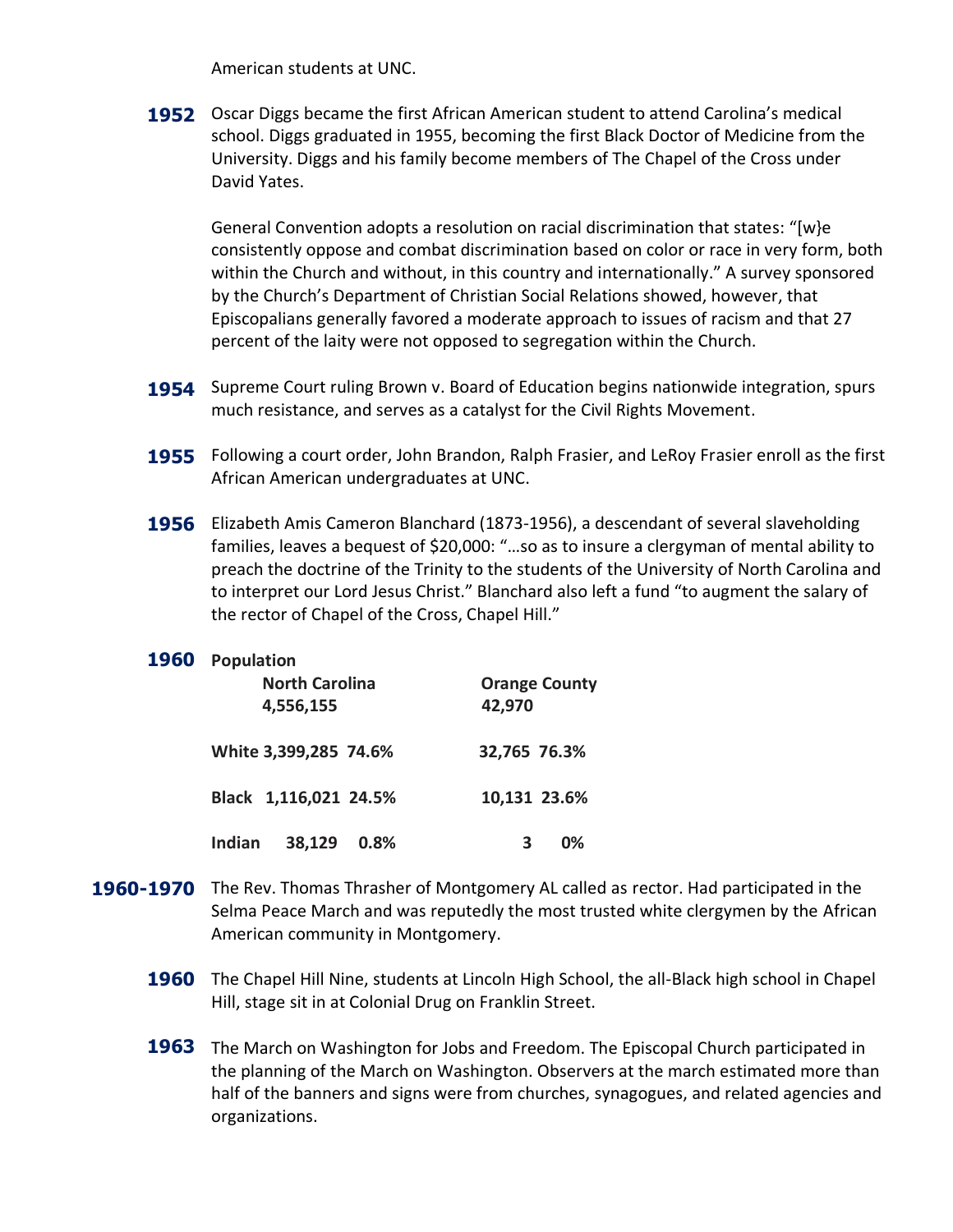1963 cont'd The North Carolina Fund established to lessen poverty all across North Carolina and to further the cause of civil rights. Fund managed by George Esser, who with his wife, Mary were longtime parishioners of The Chapel of the Cross.

Civil rights protests at UNC and Speaker Ban Controversy.

The Interfaith Council for Social Services (IFC) founded in Chapel Hill by members of Church Women United including a parishioner from the Chapel of the Cross.

- 1964 Passage of the Civil Rights Act.
- **1965** Passage of the Voting Rights Act.
- **1969** The Episcopal Diocese of North Carolina donates \$45,000 to fund the establishment of Malcolm X Liberation University which closes after three years.

Howard Lee, first African American mayor of Chapel Hill elected, and the first African American mayor elected of any majority white city in the South.

**1970** John Burgess of Massachusetts became the first African American bishop of the Episcopal Church.

John Cates, a lifelong resident of Northside, was murdered outside the UNC Student Union during an all-night dance marathon co-sponsored by the Afro-American Studies Committee and Carolina Union.

- 1977 At the invitation of The Rev. Peter J. Lee, The Rev. Dr. Pauli Murray celebrates her first Eucharist in the Chapel, where her grandmother had been baptized 123 years earlier as a slave girl. Pauli Murray was the first Black woman ordained to the Episcopal priesthood, and she was also the first woman to celebrate the Eucharist at Chapel of the Cross and in the state of North Carolina.
- 1980s Sister parish covenant between The Chapel of the Cross and St Paul AME a historically African American church in Chapel Hill.
- 2001 St. Paul AME and the Chapel of the Cross as sister parishes become part of the Community of the Cross of Nails, a network of churches, charities, training organizations, chaplaincies and schools who share a commitment to working and praying for peace, justice and reconciliation.
- **2015** Michael Curry, Bishop of North Carolina, becomes the 27<sup>th</sup> Presiding Bishop of The Episcopal Church.
	- 2016 The Rev. Elizabeth Marie Melchionna called as the first female rector of the parish.
	- **2018** Silent Sam, prominent confederate statue on UNC campus comes down.